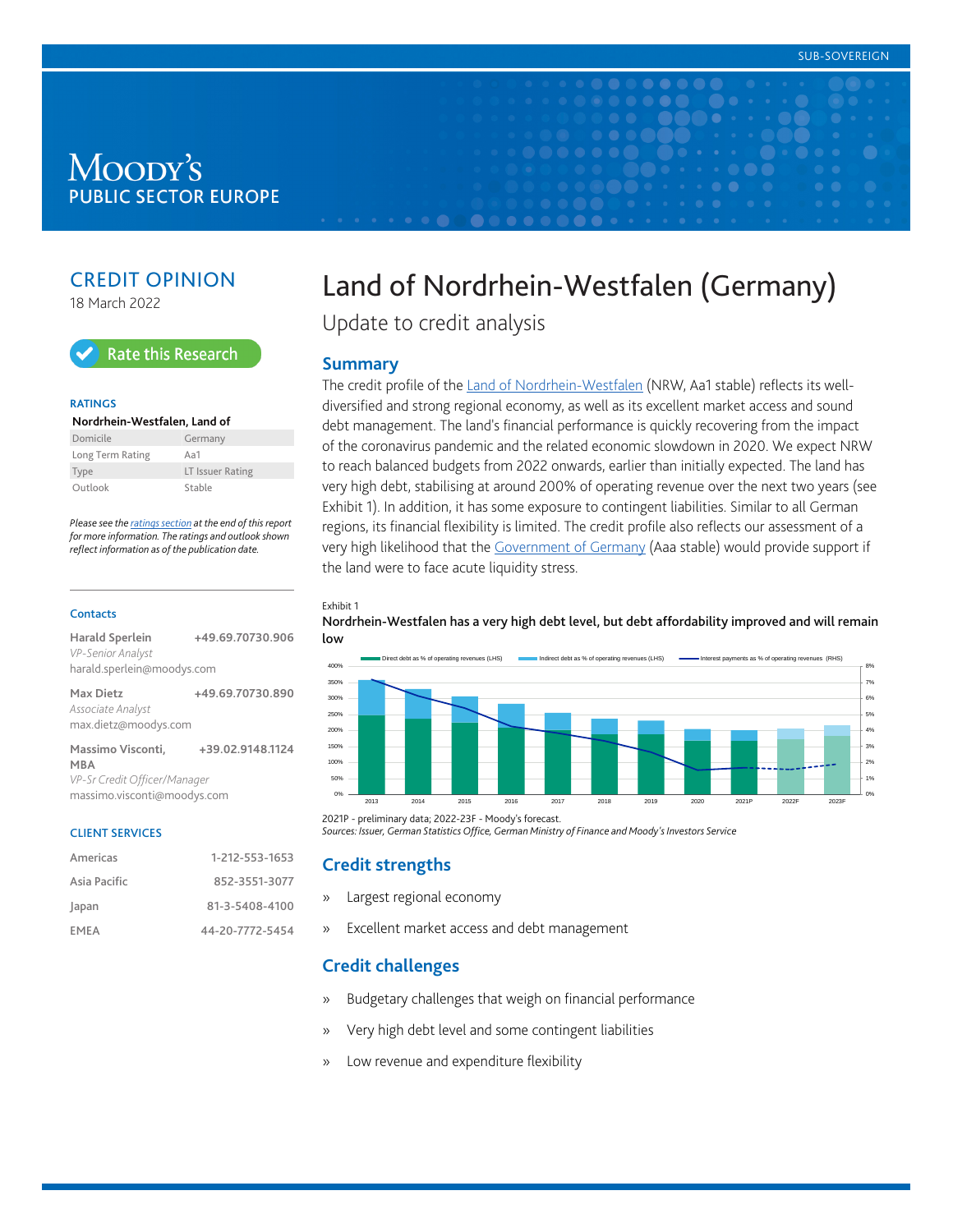## **Rating outlook**

The rating outlook is stable, reflecting our assumption that NRW will reach financial surpluses from next year and maintain its commitment to reduce its debt burden over the coming three years.

## **Factors that could lead to an upgrade**

Upward rating pressure could arise if there is a significant improvement in NRW's financial performance, including a further reduction in its debt burden, combined with a sustained track record of balanced financial budgets.

## **Factors that could lead to a downgrade**

The following factors, although unlikely at present, could lead to a downgrade of Land of NRW's rating: a significant deterioration in the land's fiscal metrics leading to a substantial increase in debt levels, any alterations in the fundamental supportive structure of the Länder (regional governments) sector or a downgrade of Germany's sovereign rating.

# **Key indicators**

Exhibit 2

#### Land of Nordrhein-Westfalen

|                                                                | 2018   | 2019   | 2020    | 2021P  | 2022F  | 2023F  |
|----------------------------------------------------------------|--------|--------|---------|--------|--------|--------|
| Population (in mn)                                             | 17.9   | 17.9   | 17.9    | 17.9   | 18.0   | 18.0   |
| GDP per capita (in EUR)                                        | 39,119 | 39,995 | 38,876  | 41,300 | 43,800 | 45,700 |
| GDP per capita as % of national average                        | 96.6   | 96.4   | 97.0    | 96.5   | 96.6   | 96.7   |
| Intergovernmental revenues as % of operating revenues          | 15.5   | 15.3   | 30.6    | 29.4   | 21.6   | 13.0   |
| Interest payments as % of operating revenues                   | 3.3    | 2.6    | 1.5     | 1.7    | 1.6    | 1.9    |
| Gross operating balance (GOB) as % of operating revenues       | 8.1    | 9.8    | $-4.0$  | 3.9    | 9.0    | 8.3    |
| Capital expenses (Capex) as % of total expenses                | 10.0   | 11.0   | 9.7     | 9.1    | 10.7   | 10.3   |
| Financing result (surplus or deficit) as % of total revenues   | 1.5    | 2.0    | $-12.7$ | $-3.7$ | 0.1    | 0.6    |
| Net direct and indirect debt (NDID) as % of operating revenues | 236.6  | 230.5  | 204.5   | 200.4  | 205.8  | 215.6  |
| Short-term direct debt as % of total direct debt               | 13.6   | 11.4   | 10.6    | 8.7    | 8.0    | 7.4    |

2021P - preliminary data; 2022-23F - Moody's forecast.

*Sources: Issuer, German Statistics Office, German Ministry of Finance and Moody's Investors Service*

## **Detailed credit considerations**

The credit profile of NRW, as expressed in its Aa1 (stable) rating, combines its Baseline Credit Assessment (BCA) of aa3 and a very high likelihood of extraordinary support coming from the federal government in the event that the land faces acute liquidity stress.

## **Baseline Credit Assessment**

#### Largest regional economy

Because of its size and economic relevance, NRW's determines a large part of Germany's economy. NRW is by far the most populous land in Germany, with around 18 million inhabitants, or around 22% of the national population. Its GDP makes up around 21% of Germany's GDP and its per capita GDP is broadly in line with the German average.

The land's economy tends to grow in line with the German average, despite the structural decline and ongoing transition of its emission-intensive heavy industry (steel and coal), which is located primarily in NRW. In 2020, the land's economy was slightly less burdened by the pandemic than the German average, as regions that are more dependent on industrial production in the automotive sector suffered more. Yet, similar to the German economy as a whole, the economic rebound in 2021 was less strong than initially expected as pandemic-related restrictions and supply chain bottlenecks continued to weigh on private consumption and industrial activity. With the easing of supply-side constraints, increasing private consumption and industrial activity will be the main drivers of growth.

This publication does not announce a credit rating action. For any credit ratings referenced in this publication, please see the ratings tab on the issuer/entity page on www.moodys.com for the most updated credit rating action information and rating history.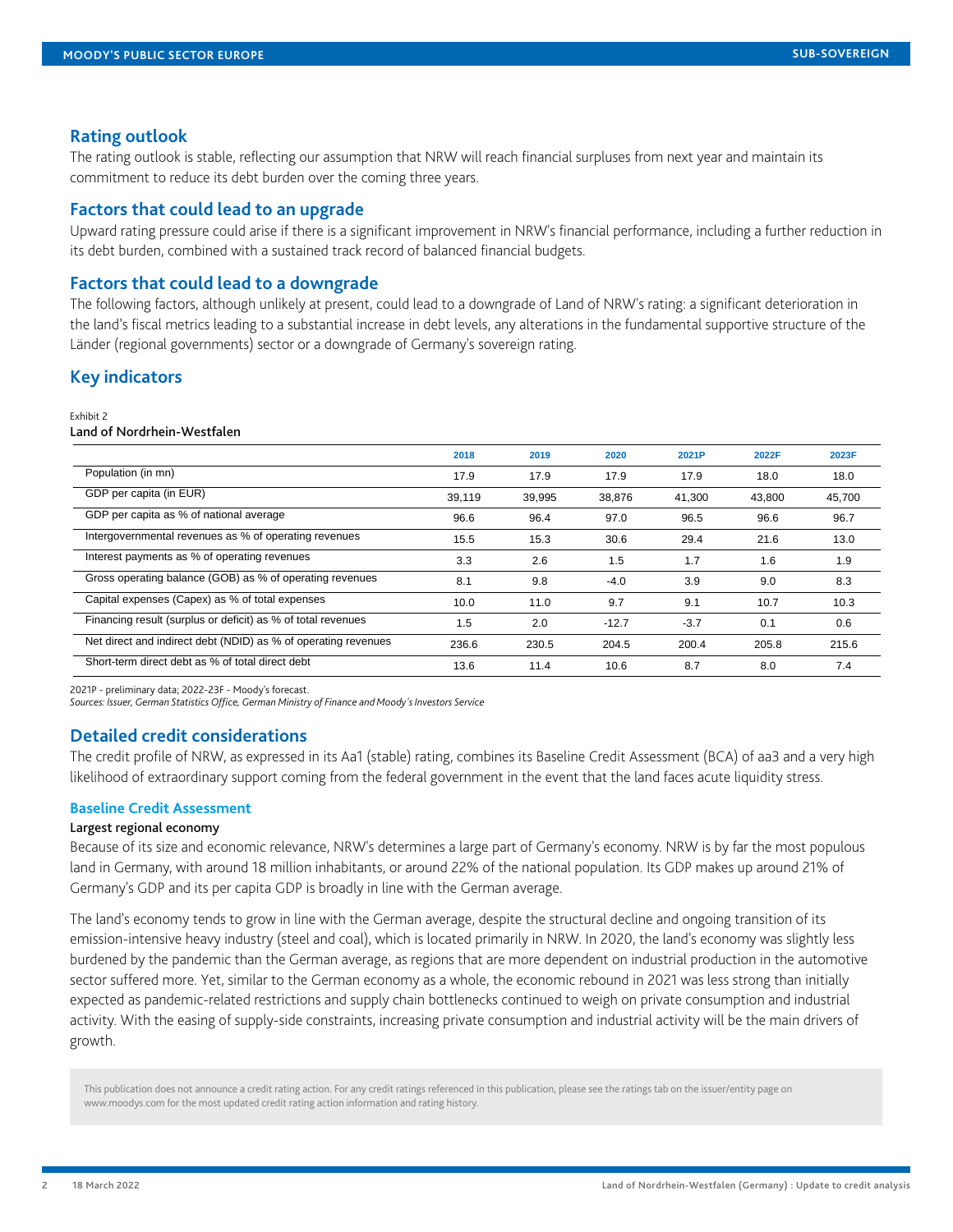The land's real GDP increase for 2021 is likely close to Germany's 2.9%. In 2022, we expect the economic recovery to continue, however at a slower pace due to the heightened uncertainty brought about by the Russia-Ukraine military conflict. We [recently revised](https://www.moodys.com/researchdocumentcontentpage.aspx?docid=PBC_1321920) [our real GDP growth forecasts](https://www.moodys.com/researchdocumentcontentpage.aspx?docid=PBC_1321920) for Germany downwards to 1.8% from 3.8% before the invasion to reflect the German industrial sector's exposure to higher energy prices, broader supply chain disruption and a drop in household consumption. We expect NRW's economic growth to be close to the national average.







*Sources: German Statistics Office and Moody's Investors Service*

#### Excellent market access and debt management

NRW has excellent access to the capital markets because of a sophisticated state treasury, as well as excellent liquidity and debt management. The region has financial relationships with a broad range of investors, which are willing to grant it continued access to liquidity based on their confidence in the German Länder solidarity system. Its bonds are eligible for the European Central Bank's public-sector purchasing programme, which supports the very low interest levels. Since 2019, NRW has been able to issue bonds with an extremely long maturity of 100 years, which reduces refinancing risk for the land and, at the same time, locks in relatively low interest payments.

In the money markets, NRW has access to the inter-Länder liquidity pool, whereby individual Länder offer their surplus cash to other Länder, as well as access to the German state financing agency (BRD Finanzagentur GmbH).

The land's access to capital markets is supported by a broad set of instruments and currencies. Since 2015, the land has issued several sustainability bonds and is committed to allocate the proceeds for a range of sustainability-related initiatives. The issuance of sustainability bonds is credit positive because it widens NRW's investor base, and helps communicate and support its sustainable development policy<sup>[1](#page-7-1)</sup>.

<span id="page-2-1"></span><span id="page-2-0"></span>Budgetary discipline is a constitutional requirement (debt-brake mechanism) that mandates each region to maintain structurally balanced budgets from 2020. However, the federal constitutional requirement has been suspended for 2020, 2021 and 2022 because of the extraordinary emergency situation, which allows for the funding of measures to alleviate the economic and social impact of the pandemic. Accordingly, NRW's special fund (Sondervermögen NRW-Rettungsschirm), which was set up with a supplementary budget in 2020 to fund pandemic-related additional expenditure and tax revenue losses (with a volume of up to €25 billion), will be phased out at year-end [2](#page-8-0)022; the fund had effectively raised €15.8 billion in total through borrowings<sup>2</sup>.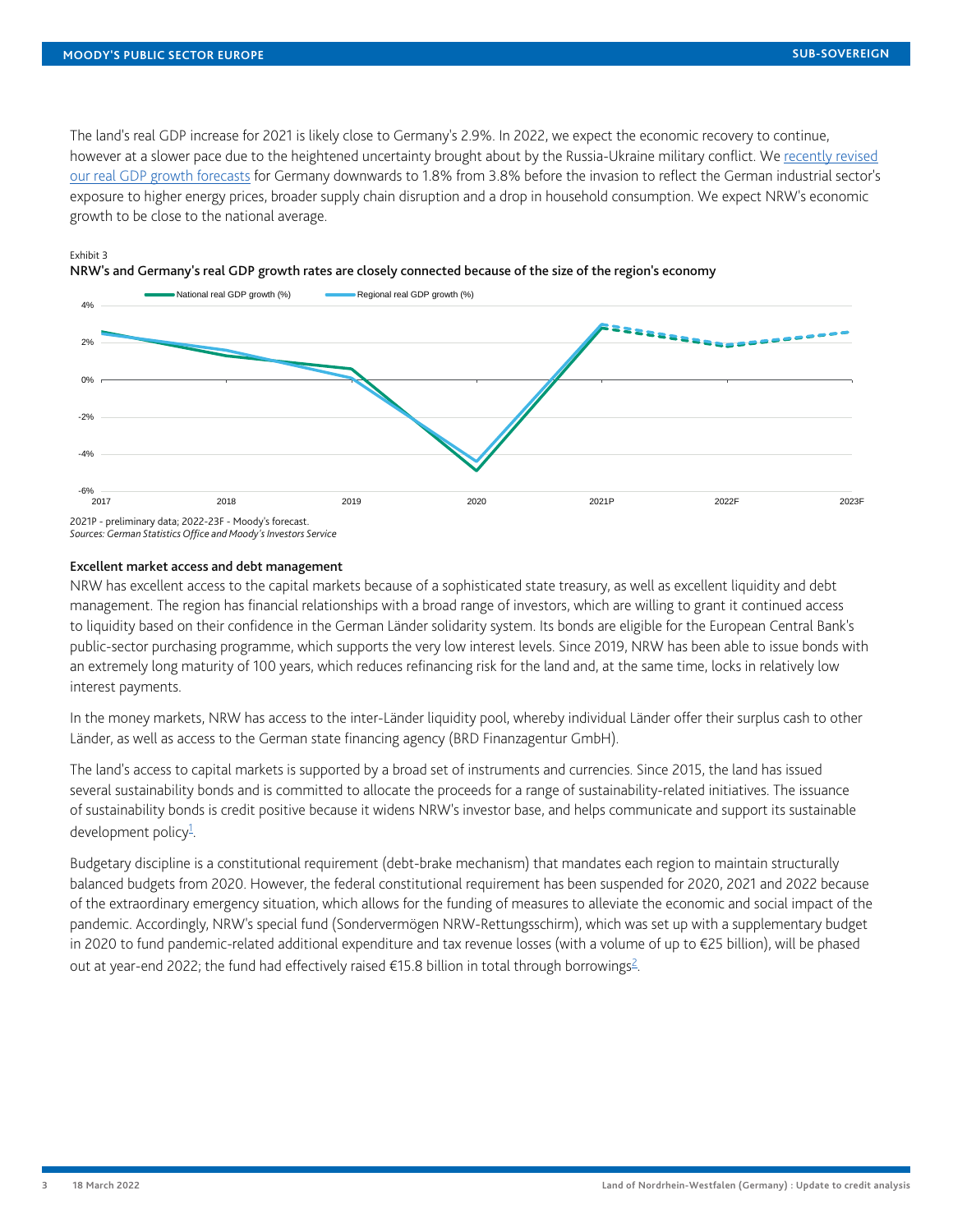Exhibit 4

## Budgetary challenges weigh on financial performance

The pandemic and the resulting economic and financial effects have hurt the land's financial performance. Additionally, [devastating](https://www.moodys.com/researchdocumentcontentpage.aspx?docid=PBC_1296895) [summer floods](https://www.moodys.com/researchdocumentcontentpage.aspx?docid=PBC_1296895) in some areas of Nordrhein-Westfalen required a budget update during 2021 to address additional spending requirements. While the effects of the pandemic are likely to recede from 2022, we expect some uncertainty around the predictability and planning of budget and execution to persist. We expect financial performance in 2022 and 2023 to improve further, with a small financial surplus likely to be achieved in 2023.

In 2021, the land's operating balance recovered to a small operating surplus of 4% of operating revenue, compared with an operating deficit of -4% in 2020. We expect operating surplus to improve over the next three years and return to its pre-crisis level of around 9%.





In 2021, because of the economic recovery and catch-up effects, tax revenue recovered by a surprisingly high 11% compared with 2020, when tax revenue fell as a result of the pandemic and the related slowdown in economic activity. Over the course of the pandemic, central government transfers, which were higher than initially expected, have helped the land limit its financial impact.

The havoc because of the devastating summer floods exerted additional pressure on the land's budget, with immediate emergency relief costing NRW around €200 million, but the overall burden was mitigated by the federal government, which also provided €200 million for immediate support. Furthermore, the federal and regional government set up a reconstruction aid fund (Aufbauhilfe 2021) with a volume of up to €30 billion, with a pre-funding of €16 billion provided entirely by the federal government. The remaining funding will be provided by all Länder between 2021 and 2050 through an adjustment of the value-added tax revenue sharing agreement with the federal government, which NRW estimates will result in yearly tax revenue losses of €50 million for its budget.

Germany has a strong and predictable equalisation system that combines tax sharing and financial transfers. With the amended financial equalisation scheme, from 2020, the Länder sector benefitted financially because of a higher share in value-added tax revenue, higher general federal transfers and higher supplementary transfers.

In 2021, the land reported a financing deficit of €3.5 billion, or 3.7% of total revenue, following a financing deficit of 13% a year earlier. The recent deficit was driven by borrowing receipts that were transferred to the special fund "NRW-Rettungsschirm", which as of year-end 2021 had remaining liquidity of €5.4 billion earmarked for pandemic-related spending in 2022. We expect NRW to reach a balanced budget in 2022 and a small surplus in 2023, earlier than initially expected.

<sup>2021</sup>P - preliminary data; 2022-23F - Moody's forecast.

*Sources: Issuer, German Statistics Office, German Ministry of Finance and Moody's Investors Service*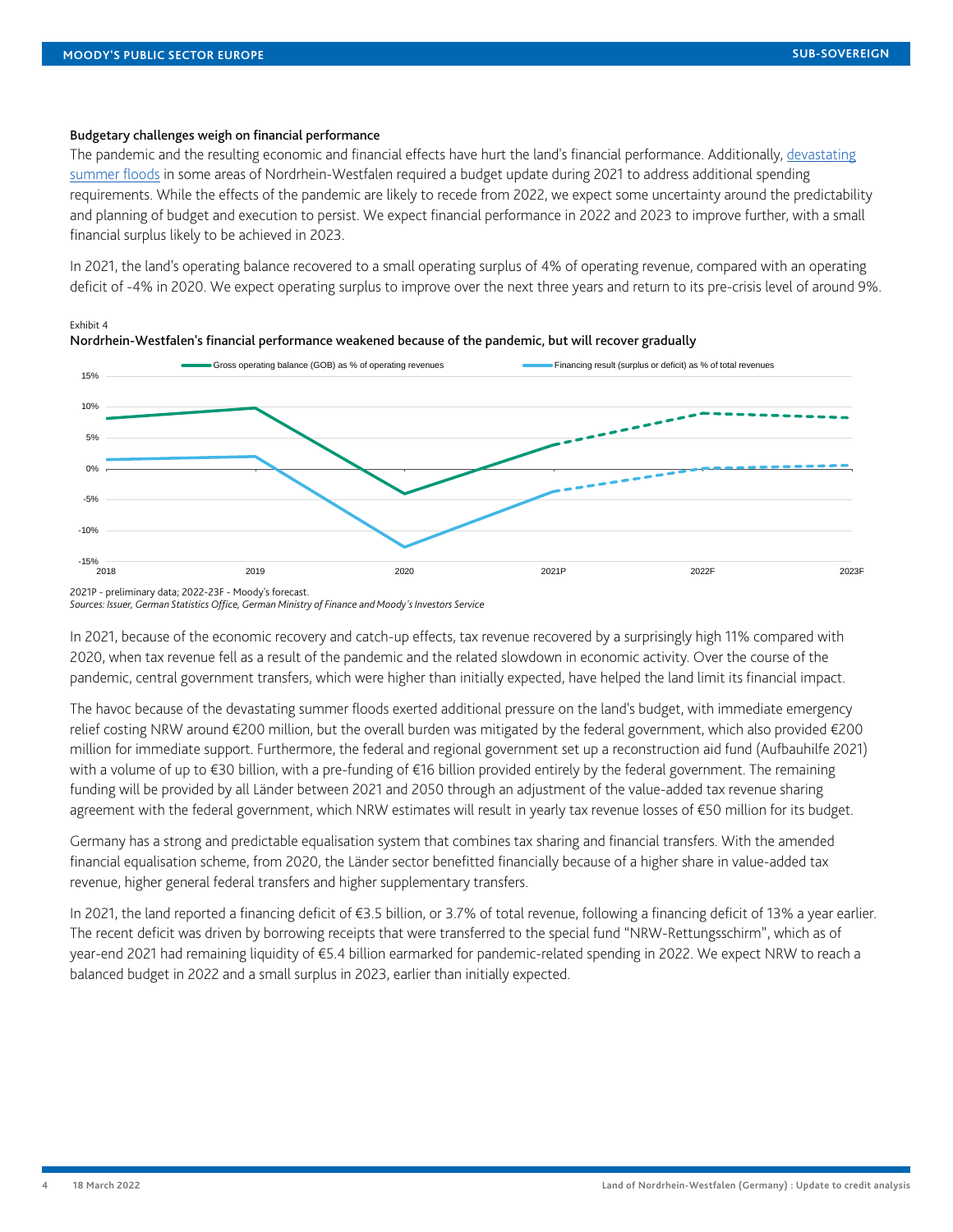#### Very high debt level and some contingent liabilities

The region's direct debt was 168% of operating revenue in 2021. While positive financial results will lead to nominal debt decreases, as operating revenue will also decrease with the phaseout of central government support, we expect the land's direct debt level (compared with operating revenue) to increase up to around 175% in 2023, before likely resuming a declining trend to around 165% by 2025.

The land's indirect debt exposure (mainly consisting of guarantees to non-self-supporting entities) remained relatively stable in 2021. Overall, the land's net direct and indirect debt was 200% of operating revenue in 2021, which we expect to temporarily increase slightly to 215% in 2023 (because of the denominator effect outlined above), before likely resuming a declining trend.

#### Exhibit 5

Nordrhein-Westfalen's lower-than-pre-crisis debt levels to temporarily increase again as operating revenue temporarily decreases because of the phaseout of support



*Sources: Issuer, German Statistics Office, German Ministry of Finance, Erste Abwicklungsanstalt and Moody's Investors Service*

The decrease in the debt burden over the last decade was driven by budget consolidation, mainly through strong tax collection and low interest cost, but also by the winding down of [Erste Abwicklungsanstalt](https://www.moodys.com/credit-ratings/Erste-Abwicklungsanstalt-credit-rating-821932207) (EAA, Aa1 stable), which is guaranteed by the land and included in its indirect debt.

NRW's most significant contingent liability is [NRW.BANK](https://www.moodys.com/credit-ratings/NRWBANK-credit-rating-806619532) (Aa1/P-1 stable), which provides services to local small and mediumsized enterprises, the public sector and real estate development. The bank is well capitalised, and its total regulatory capital and Common Equity Tier 1 capital ratios were extremely strong at 44.2% and 43.9% of risk-weighted assets (RWA) as of year-end 2020, respectively, which we consider an extraordinarily strong loss-absorption buffer. We deem the entity to be self-supporting. NRW owns and guarantees NRW.BANK.

Another contingent liability is the public law agency EAA, which we account for mostly as indirect debt. Under the legal framework, EAA's owners, who are also the former sole owners of WestLB AG (now Portigon AG), will likely remain liable for any future losses. For both EAA and Portigon, we expect NRW to step in, if need be. This commitment was demonstrated in March 2021, when a decision was taken to increase Portigon's capital by €160 million, fully provided by the land.

Based on the available information, we expect the additional cost for the EAA wind-down, as well as any additional need to step in for Portigon, to be very limited. The land has built reserves of around €1 billion to cope with the payments stemming from the guarantees for its former bank.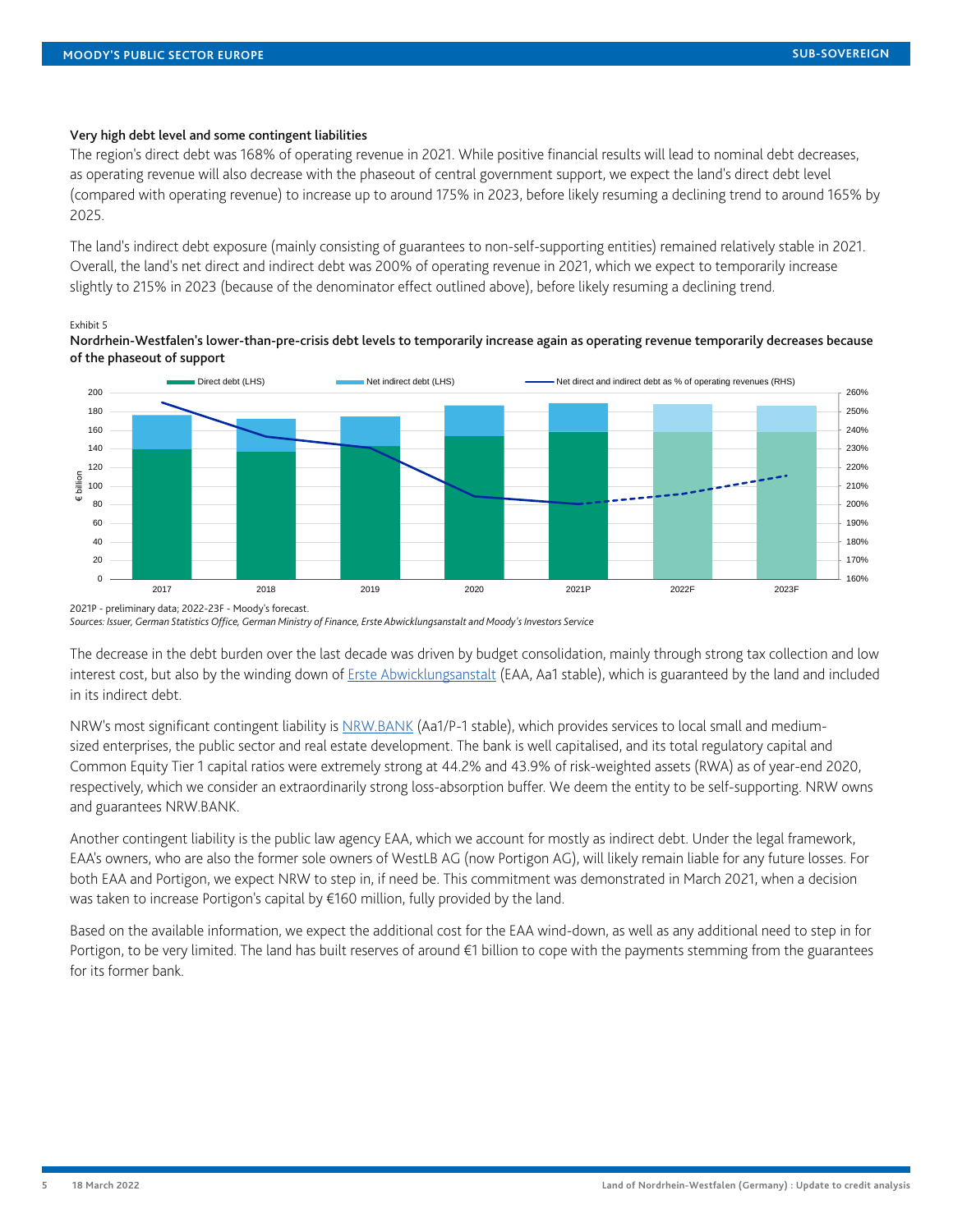As is the case for most German Länder, NRW's pension obligations are only partially funded. The land established a pension fund, which we regard as a positive step in addressing the budget impact of its unfunded pension liabilities and rising pension cost. Currently, the pension fund has assets of around €14 billion, but may cover less than 10% of pension obligations. This level of coverage of pension liabilities may be relatively low, but is medium-to-high in the German context.

Debt service (including debt repayments and interest) accounted for around 18% of the land's total revenue in 2021, which is moderate. Interest expenditure was at 1.7% of operating revenue in 2021, which is low compared with that of other German Länder and international peers. We expect both the ratios to remain favourable over the next three years, supported mainly by declining refinancing needs, as well as the low interest rate environment.

### Low revenue and expenditure flexibility

As is the case for all German Länder, Nordrhein-Westfalen has a rigid expenditure structure and limited revenue-raising flexibility. Even if its regional tax base grew above the national average, it would have only a limited effect on the land's budgetary performance. The above-average tax revenue growth would be partly offset by the equalisation system. In general, more than 90% of its revenue stems from shared taxes and transfers, and the German Länder have only limited tax-setting rights.

The tax rates, with very few exceptions, are set at the national level, and some of the expenses are also set and defined at central government level and are not adjustable by the land. Personnel expenses (including pension payments), which account for up to 40% of the land's operating expenses, are adjustable only over a very long period.

### **Extraordinary support considerations**

NRW has a very high likelihood of receiving extraordinary support from the federal government, which reflects our assessment of the high reputational risk for Germany as a whole in case of default by a land. Furthermore, under the Bundestreuekonzept, all German Länder must express mutual solidarity in the event that one of them or the Federal Republic faces a severe budgetary crisis. Also, the debt volumes and structure of the German Länder are extremely complex, and an event of nonpayment would be considered to have a corresponding impact on Germany as a whole. The principle of solidarity is firmly entrenched in the Grundgesetz (basic law), thereby providing a reassurance that, if required, financial support for a member in distress would be forthcoming. We have, therefore, incorporated two notches of uplift, to Aa1 from aa3, into NRW's final rating.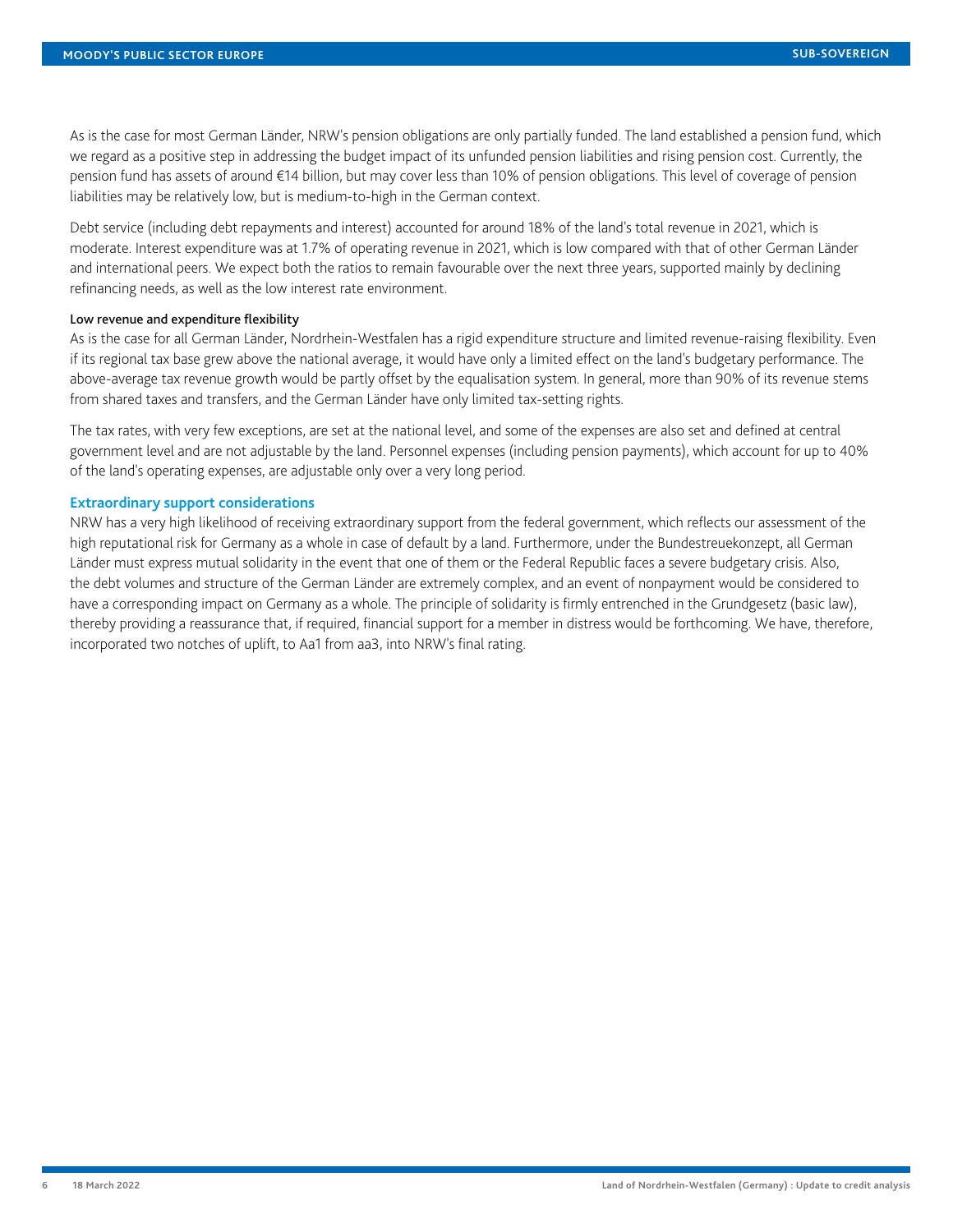## **ESG considerations**

## **Land of Nordrhein-Westfalen's ESG Credit Impact Score is Neutral-to-Low CIS-2**

## Exhibit 6 ESG Credit Impact Score



#### *Source: Moody's Investors Service*

The Land of Nordrhein-Westfalen's ESG Credit Impact Score is neutral-to-low (**CIS-2**), reflecting it neutral-to-low exposure to environmental and social risks, along with very strong governance and policy effectiveness that mitigate the region's susceptibility to these risks.

#### Exhibit 7 ESG Issuer Profile Scores



*Source: Moody's Investors Service*

## **Environmental**

The environmental issuer profile score is neutral-to-low (**E-2**), reflecting neutral-to-low risks for most environmental factors, other than physical and climate risk (which scores moderately negative). Nordrhein-Westfalen's economy is well diversified, currently transitioning away from its historical emission-intensive heavy industry (steel and coal).

## **Social**

The neutral-to-low social issuer profile score (**S-2**) reflects broadly neutral-to-low risks from most social factors, other than health and safety (which scores positive) and demographics (which scores moderately negative). As for Germany overall, the region faces a similar trend of ageing population, resulting in declining labour supply and higher pension and social cost. The pandemic is a social risk under our ESG framework, given the substantial implications for public health and safety in the region.

### **Governance**

The neutral-to-low governance issuer profile score (**G-2**) captures the risk from the nationally very strong institutional and governance framework. Budgetary discipline in Germany is a constitutional requirement, which requires each of the regions to maintain structurally balanced budgets. Budget planning in Nordrhein-Westfalen is prudent, transparent and predictable.

ESG Issuer Profile Scores and Credit Impact Scores for the rated entity/transaction are available on www.moodys.com. To view the latest scores, please click [here](https://www.moodys.com/credit-ratings/org-credit-rating-600017411) to go to the landing page for the entity/transaction on MDC and view the ESG Scores section.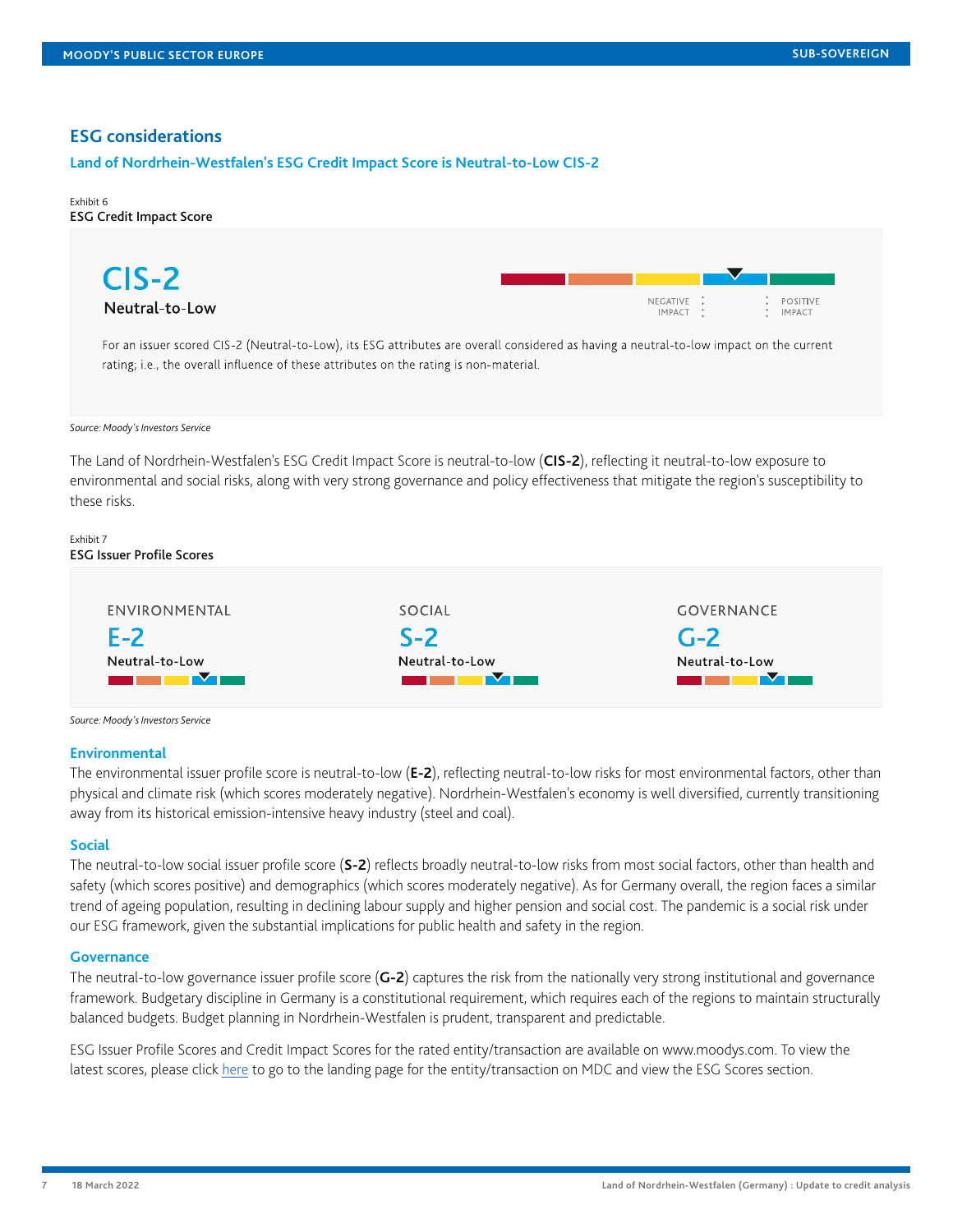All of these considerations are further discussed in the Detailed credit considerations section above. Our approach to ESG is explained in our report on how the [scores depict limited impact of ESG factors in advanced economy RLGs, negative in emerging markets](https://www.moodys.com/researchdocumentcontentpage.aspx?docid=PBC_1305740) and our cross-sector methodology [General Principles for Assessing Environmental, Social and Governance Risks Methodology.](https://www.moodys.com/researchdocumentcontentpage.aspx?docid=PBC_1288235)

# **Rating methodology and scorecard factors**

The assigned BCA of aa3 is in line with the scorecard-indicated BCA. The matrix-generated BCA of aa3 reflects an Idiosyncratic Risk score of 4 (presented below) on a 1-9 scale, where 1 represents the strongest relative credit quality and 9 the weakest; and a Systemic Risk score of Aaa, as reflected in the sovereign bond rating for Germany.

For details about our rating approach, please refer to [Rating Methodology: Regional and Local Governments,](https://www.moodys.com/researchdocumentcontentpage.aspx?docid=PBC_1091595) published on 16 January 2018.

#### Exhibit 8

Land of Nordrhein-Westfalen

Regional and Local Governments

|                                                                                                                        |              |              | Sub-factor | Sub-factor   | <b>Factor</b>    |              |
|------------------------------------------------------------------------------------------------------------------------|--------------|--------------|------------|--------------|------------------|--------------|
| <b>Baseline Credit Assessment - Scorecard</b>                                                                          | <b>Score</b> | <b>Value</b> | Weighting  | <b>Total</b> | <b>Weighting</b> | <b>Total</b> |
| <b>Factor 1: Economic Fundamentals</b>                                                                                 |              |              |            | 3.80         | 20%              | 0.76         |
| Economic Strength [1]                                                                                                  | 5            | 96.62%       | 70%        |              |                  |              |
| <b>Economic Volatility</b>                                                                                             |              |              | 30%        |              |                  |              |
| <b>Factor 2: Institutional Framework</b>                                                                               |              |              |            | 3            | 20%              | 0.60         |
| Legislative Background                                                                                                 |              |              | 50%        |              |                  |              |
| <b>Financial Flexibility</b>                                                                                           | 5            |              | 50%        |              |                  |              |
| <b>Factor 3: Financial Position</b>                                                                                    |              |              |            | 3.75         | 30%              | 1.13         |
| Operating Margin [2]                                                                                                   | 5            | 2.46%        | 12.5%      |              |                  |              |
| Interest Burden [3]                                                                                                    | ς            | 1.76%        | 12.5%      |              |                  |              |
| Liquidity                                                                                                              |              |              | 25%        |              |                  |              |
| Debt Burden [4]                                                                                                        | 9            | 200.35%      | 25%        |              |                  |              |
| Debt Structure [5]                                                                                                     |              | 8.68%        | 25%        |              |                  |              |
| <b>Factor 4: Governance and Management</b>                                                                             |              |              |            | 5            | 30%              | 1.50         |
| Risk Controls and Financial Management                                                                                 | 5            |              |            |              |                  |              |
| Investment and Debt Management                                                                                         |              |              |            |              |                  |              |
| Transparency and Disclosure                                                                                            |              |              |            |              |                  |              |
| <b>Idiosyncratic Risk Assessment</b>                                                                                   |              |              |            |              |                  | 3.99(4)      |
| <b>Systemic Risk Assessment</b>                                                                                        |              |              |            |              |                  | Aaa          |
| Scorecard-Indicated BCA Outcome                                                                                        |              |              |            |              |                  | aa3          |
| <b>Assigned BCA</b>                                                                                                    |              |              |            |              |                  | aa3          |
| [1] Local GDP per capita as a percentage of national GDP per capita.<br>[2] Gross operating balance/operating revenue. |              |              |            |              |                  |              |

[3] Interest payments/operating revenue.

[4] Net direct and indirect debt/operating revenue.

[5] Short-term direct debt/total direct debt.

*Source: Moody's Investors Service, fiscal 2021P*

# <span id="page-7-0"></span>**Ratings**

Exhibit 9

| Category                          | <b>Moody's Rating</b> |
|-----------------------------------|-----------------------|
| NORDRHEIN-WESTFALEN, LAND OF      |                       |
| Outlook                           | Stable                |
| <b>Issuer Rating</b>              | Aa1                   |
| Senior Unsecured                  | Aa1                   |
| Other Short Term - Dom Curr       | $(P)P-1$              |
| Source: Moody's Investors Service |                       |

## **Endnotes**

<span id="page-7-1"></span>[1](#page-2-0) See also [Land of Nordrhein-Westfalen \(Germany\): The only German Land issuing sustainability bonds,](https://www.moodys.com/researchdocumentcontentpage.aspx?docid=PBC_1191501) October 2019.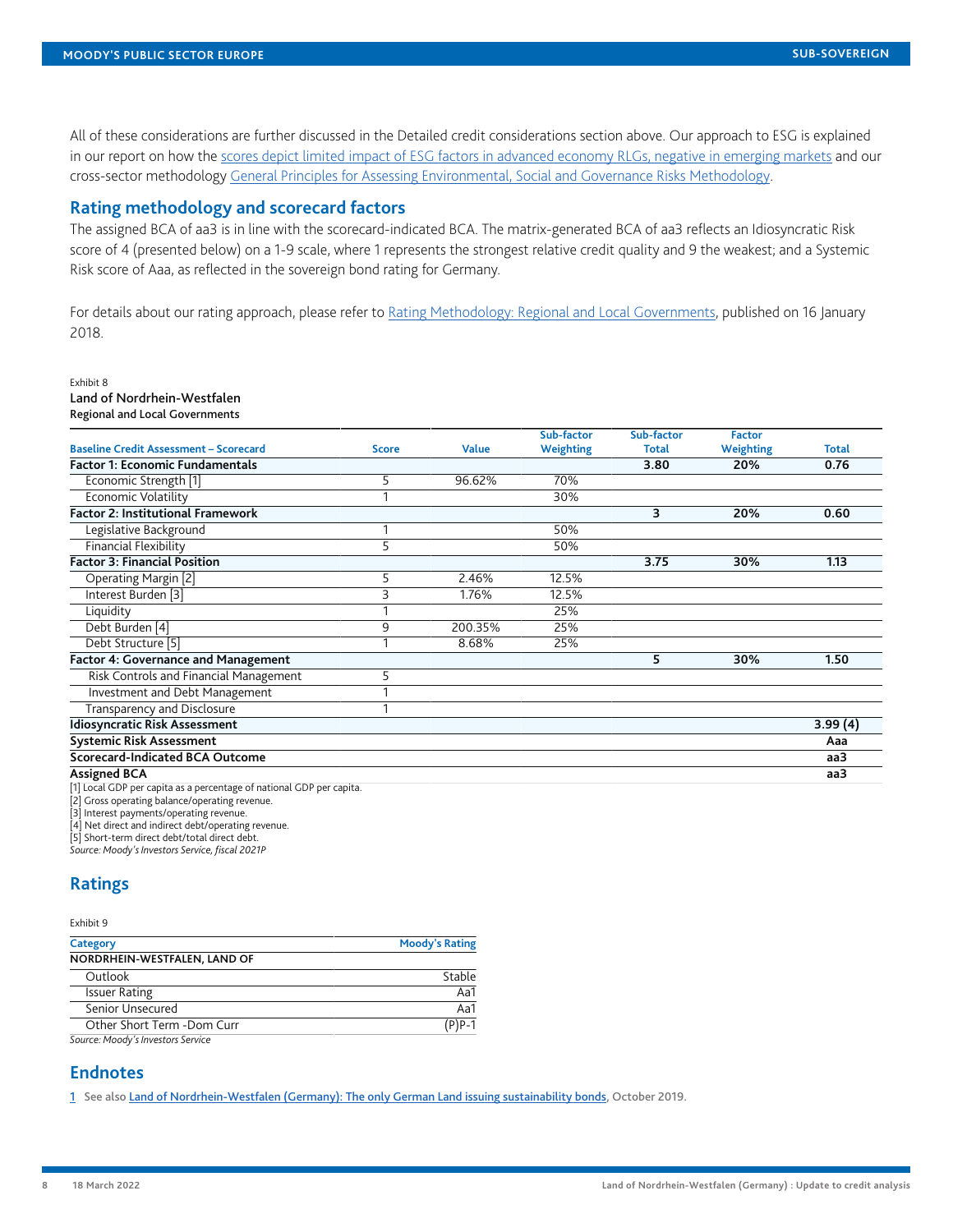<span id="page-8-0"></span>[2](#page-2-1) This sum was not entirely spent, and NRW will use the remaining liquidity in 2023 to pay off existing debt.